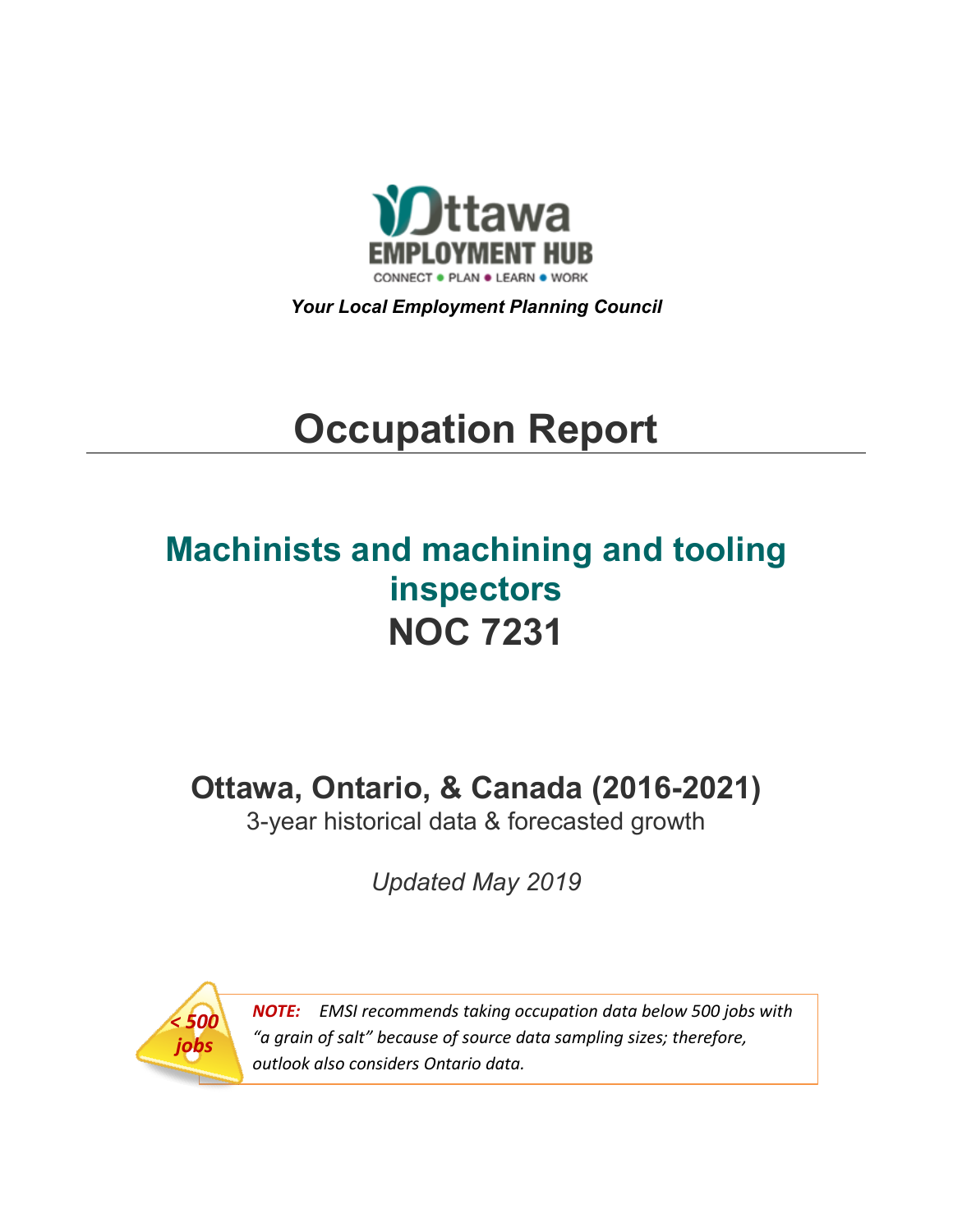

| Machinists and machining and tooling inspectors |                               | <b>Ottawa Outlook</b> |  |
|-------------------------------------------------|-------------------------------|-----------------------|--|
| <b>NOC 7231</b>                                 | Limited ★ Fair ★ ★ Good ★ ★ ★ |                       |  |

*Based on past and forecasted growth.*

#### **A Local Snapshot**

- Employment in this occupation **increased in Ottawa from 2016 to 2018** (**0.2%**); it is forecast to **increase an additional 6.6%** over the next three years.
- **4.7%** were **unemployed in Ottawa in 2016; 44 (9.1%)** of those in this occupation were **self-employed**.
- **Median hourly wage** for this occupation was **\$25.28**.
- **20.2%** of the 2018 jobs were in the **Machine shops, turned product, and screw, nut and bolt manufacturing** industry sector.
- Ottawa has a **lower share of this occupation** than the nation.
- **Provincially**, this occupation showed an increase from 2016 to 2018 (**2.3%**); it is expected to increase an additional **7.5%** over the next three years.
- *Canada Job Bank* forecasted **fair** employment potential for this occupation in Ottawa from 2018-2020.

#### **Overview**

| <b>Ottawa Jobs (2018)</b>          |         | <b>482</b> (9% self-employed = 44) |
|------------------------------------|---------|------------------------------------|
| 2016 Ottawa Unemployment Rate      | $4.7\%$ | Ontario<br>3.5%                    |
| Location Quotient to Nation (2018) | 0.35    |                                    |
| Change in Jobs (2016 - 2018)       | $0.2\%$ | $(2018 - 2021)$ 6.6%               |

*NOTE: Location quotient (LQ) is a way of quantifying how concentrated a particular occupation is in a region compared to the nation or province. A quotient of 1.00 means Ottawa has the same share of the occupation as the nation/province. A quotient higher than 1.00 means Ottawa has a greater share, and lower than 1.00 means Ottawa's share is lower than the average.*

### **OTTAWA | Percentile Earnings** *(not including self-employed)*



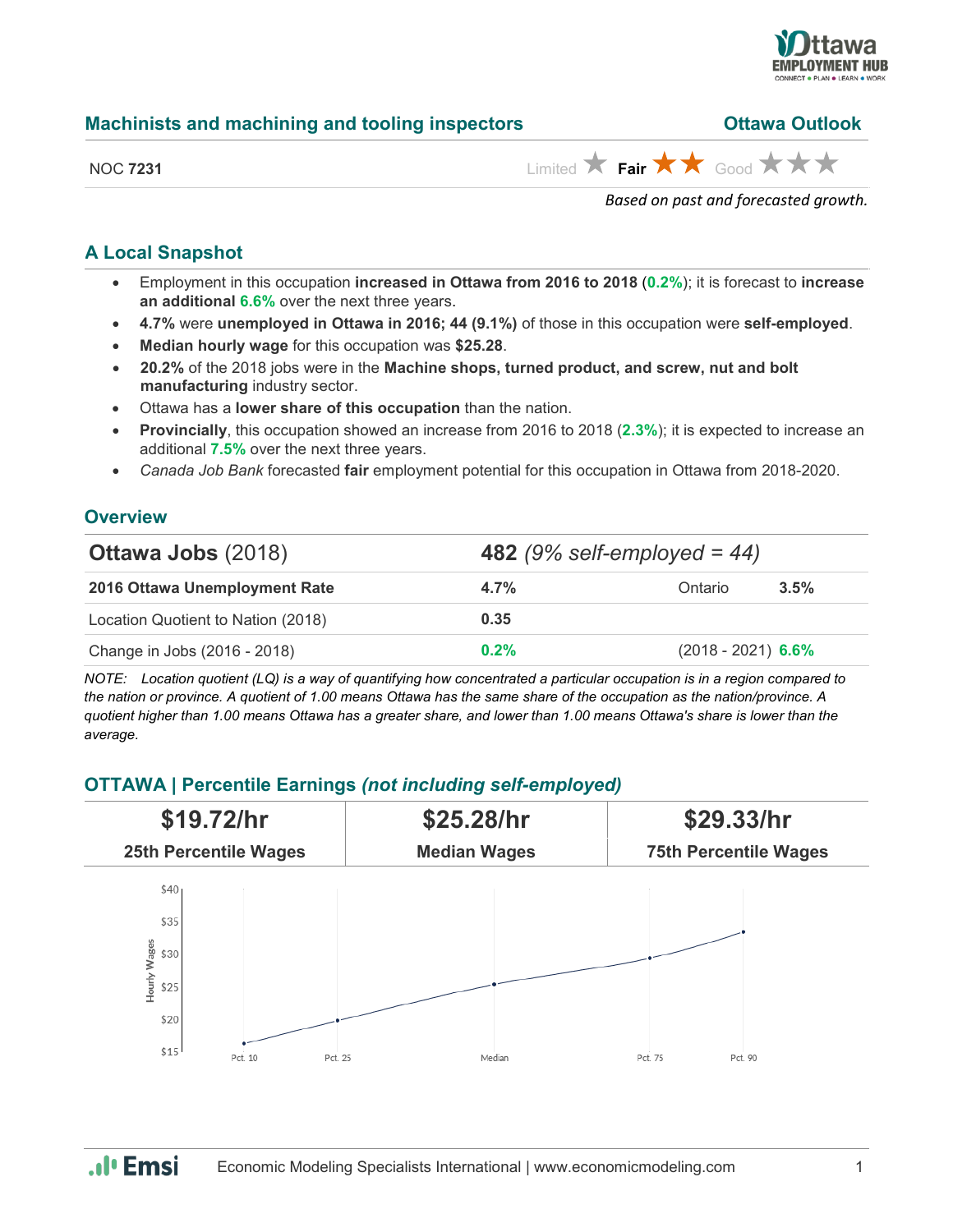

## **Ottawa | Growth**

| 481              | 514              | 33                 | 6.9%                 |
|------------------|------------------|--------------------|----------------------|
| <b>2016 Jobs</b> | <b>2021 Jobs</b> | Change (2016-2021) | % Change (2016-2021) |

# **Regional Trends**



|                | <b>Region</b> |               | <b>2016 Jobs</b> | 2021 Jobs      | Change | % Change |
|----------------|---------------|---------------|------------------|----------------|--------|----------|
| o a            | Ottawa        |               | 481              | 514            | 33     | 6.9%     |
|                | Ontario       |               | 17,731           | 19,495         | 1,764  | 9.9%     |
| $\blacksquare$ | Canada        |               | 45,009           | 44,416         | $-593$ | $-1.3%$  |
|                |               | <b>Ottawa</b> |                  | <b>Ontario</b> |        | Canada   |
| 2016 Jobs      |               | 481           |                  | 17,731         |        | 45,009   |
| 2017 Jobs      |               | 476           |                  | 18,104         |        | 43,686   |
| 2018 Jobs      |               | 482           |                  | 18,130         |        | 43,201   |
| 2019 Jobs      |               | 494           |                  | 18,618         |        | 43,585   |
| 2020 Jobs      |               | 504           |                  | 19,075         |        | 44,005   |
| 2021 Jobs      |               | 514           |                  | 19,495         |        | 44,416   |

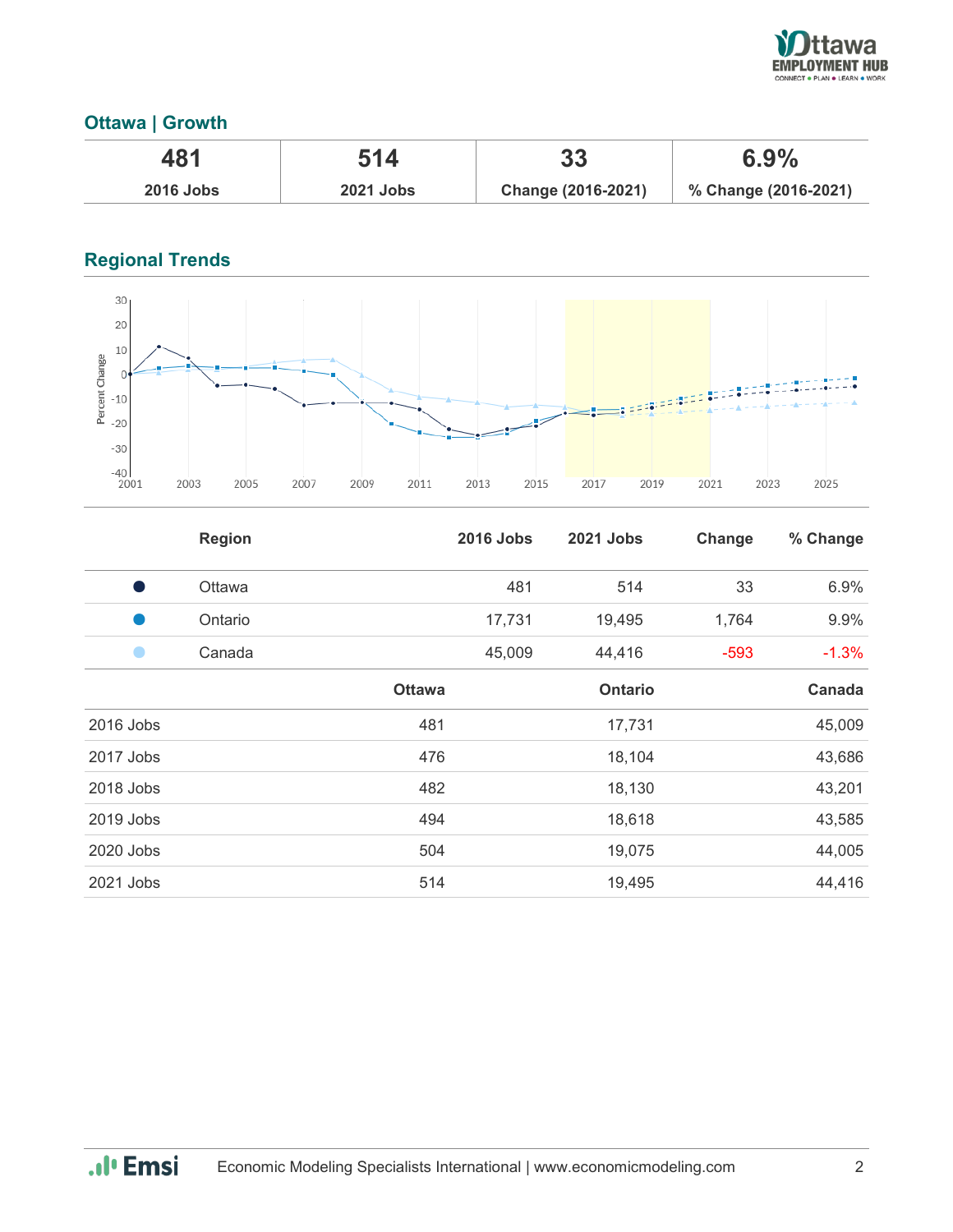

#### **Ottawa | Industries Employing this Occupation**

| <b>Industry</b>                                                           | <b>Occupation</b><br>Jobs in<br><b>Industry</b><br>(2018) | $%$ of<br><b>Occupation</b><br>in Industry<br>(2018) | % of Total<br>Jobs in<br><b>Industry</b><br>(2018) |
|---------------------------------------------------------------------------|-----------------------------------------------------------|------------------------------------------------------|----------------------------------------------------|
| Machine shops, turned product, and screw, nut and bolt<br>manufacturing   | 97                                                        | 20.2%                                                | 26.6%                                              |
| Defence services                                                          | 37                                                        | 7.8%                                                 | 0.3%                                               |
| Aerospace product and parts manufacturing                                 | 36                                                        | 7.5%                                                 | 5.3%                                               |
| Navigational, measuring, medical and control instruments<br>manufacturing | 20                                                        | $4.2\%$                                              | 0.9%                                               |
| Other miscellaneous manufacturing                                         | 19                                                        | 4.0%                                                 | $1.4\%$                                            |

*NOTE: Inverse staffing patterns provides a table of percentages that shows how regional occupations are divided up among regional industries. For example, an inverse staffing pattern for registered nurses may show that 70% of RNs are employed by hospitals, 10% by local government (i.e., public schools), 10% by nursing homes, and 10% by offices of physicians.*

#### **Educational programs and completions in Ottawa** *(public institutions only***)**

|                 |                         | 48                        |  |
|-----------------|-------------------------|---------------------------|--|
| Programs (2016) |                         | <b>Completions (2016)</b> |  |
| <b>CIP Code</b> | Program                 | <b>Completions (2016)</b> |  |
| 48.05           | Precision metal working | 48                        |  |

*NOTE: EMSI Analyst uses Statistics Canada's PSIS data to compile completions for postsecondary programs offered in Canada, classified by the 2016 CIP codes. 2016 data includes those who graduated in spring 2017.*

#### **Job Postings by Month**

.**.**I<sub>I</sub> Emsi



*NOTE: Based on newly published job postings first found between January 01, 2018 and December 31, 2018 AND location is Ottawa Census Sub-division, Vicinity Jobs.*